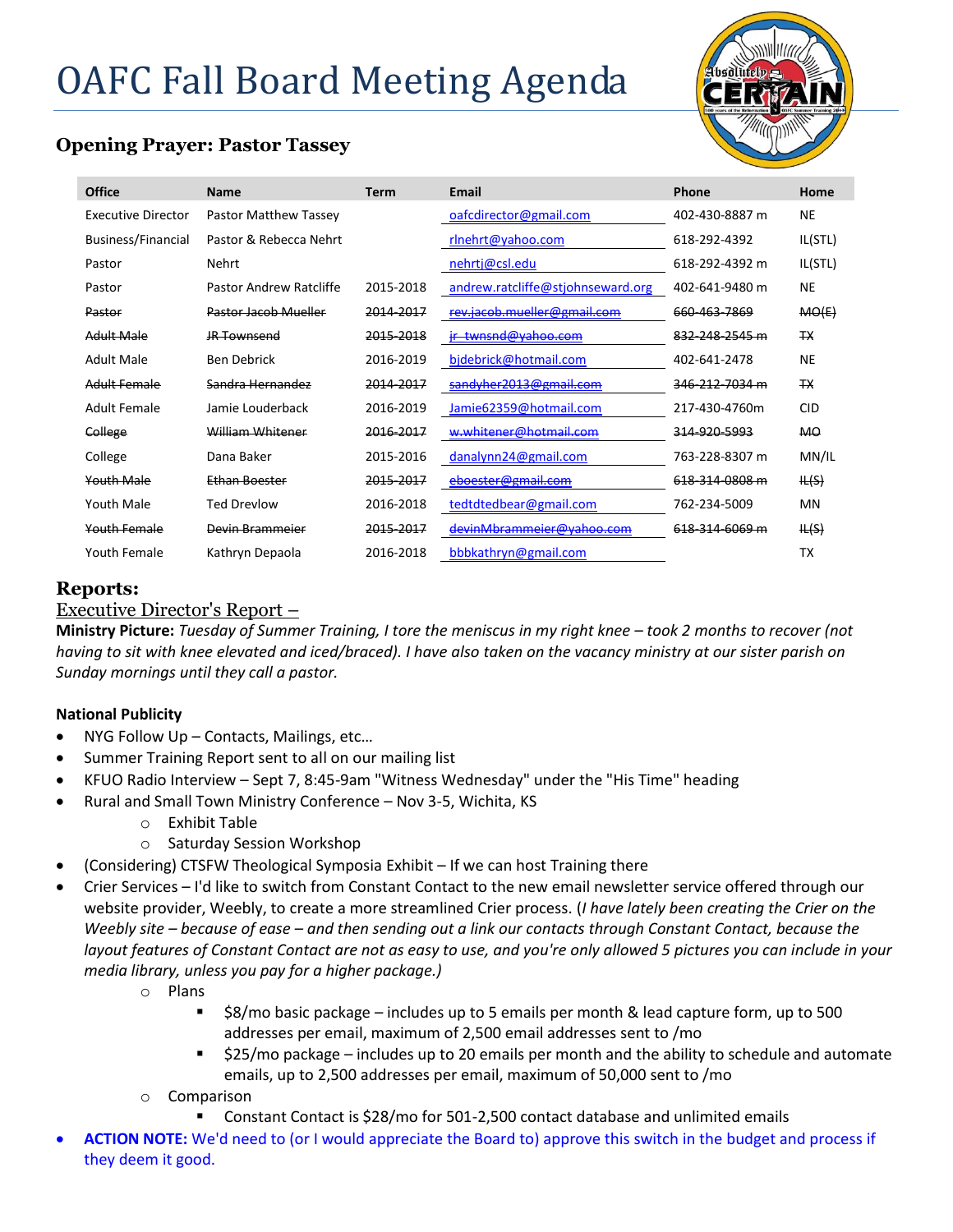## **New Year's Gathering**

• Info from Jamie:

- 1. Location: St. John's LCMS, Champaign, IL
- 2. Dates: December  $29^{th}$ , 2016 January  $1^{st}$ , 2017
- 3. Attendees:  $5<sup>th</sup>$  Graders with assigned Adult, mature  $6<sup>th</sup>$  grade and up
- 4. Cost: \$30
- 5. Theme: "Cast Thy Burden," Matthew 11:28
- 6. Registration through the Website (Added 9/22/16)

#### **Summer Training 2017 Planning**

I have contacted folks at St. Louis and Ft. Wayne and gotten no response, yet.

- Rev. Mark Triplett volunteered to work on his contacts in Fort Wayne to get more responses
- Rev. Jeffrey Nehrt volunteered to work on his contacts in St. Louis to get more responses
	- o Barnhart, MO contacted (in vacancy) awaiting responses from area pastors
- I have in my back pocket the option of a more institutional Summer Training
	- o Either we host on site at one of the Seminaries
	- o Or we host on site at a retreat/camp center

**ACTION NOTE:** I'd really like to look into moving registration for Summer Training from the Spring to the Fall prior to Summer Training for the sake of planning. This was agreed to last Spring, but I want to double check.

*In the past, it was generally assumed that we would reach the same number of registrations each year, some years even having to cap registrations. In recent years, we have struggled to reach 80. Especially during NYG years, registration drops. But this year, is that going to be a drop of 10, 20; will we have 50 or 75 or maybe even 100 people at Training? Planning with this uncertainty is not helpful or efficient. In my nearly 20 years in OAFC, we've done registration in the Spring. So this would be a big change. But I think we need it.*

#### **Local Groups:**

- I've been working on resources and schedules for a module approach to weekends (as introduced at Summer Training).
	- o Reasons
		- To promote more ongoing activity in local groups
		- To allow more flexibility with youth's schedules by having a shorter block of time commitment
		- To enable a single base congregation and leader to host ongoing activities
		- To allow more in-depth training and application in all of the OAFC methods (which, currently, time doesn't seem to allow for in the schedule)
		- **Because hosting has become a problematic issue for local groups**
		- **Because some congregations struggle with one or some of our witnessing methods but not** others – (for example, Canvassing)
		- **Because some congregations don't want/allow outside participation in their Sunday worship** services or Bible Studies
	- o Schedule
		- 1 Saturday 9am-6pm spends a day learning and applying ACTS (dramas & puppets)
		- 1 Saturday 9am-6pm spends a day learning and applying BIBLE (Bible study & personal witness)
		- 1 Saturday 9am-6pm spends a day learning and applying CANVASSING (survey)
		- Morning as the time for Training, Afternoon as time for Application
			- Each module stresses going out an using each method actively during the weekend.
			- Option for using the 6-8:30p time to plan approved participation in the Sunday Service/Bible Studies

#### **Committee Work**

 Sexual Misconduct—Assigned to Jennifer Krupp at Spring Conference **ACTION NOTE:** As part of our RSO application, we need to create and approve a fundraising policy.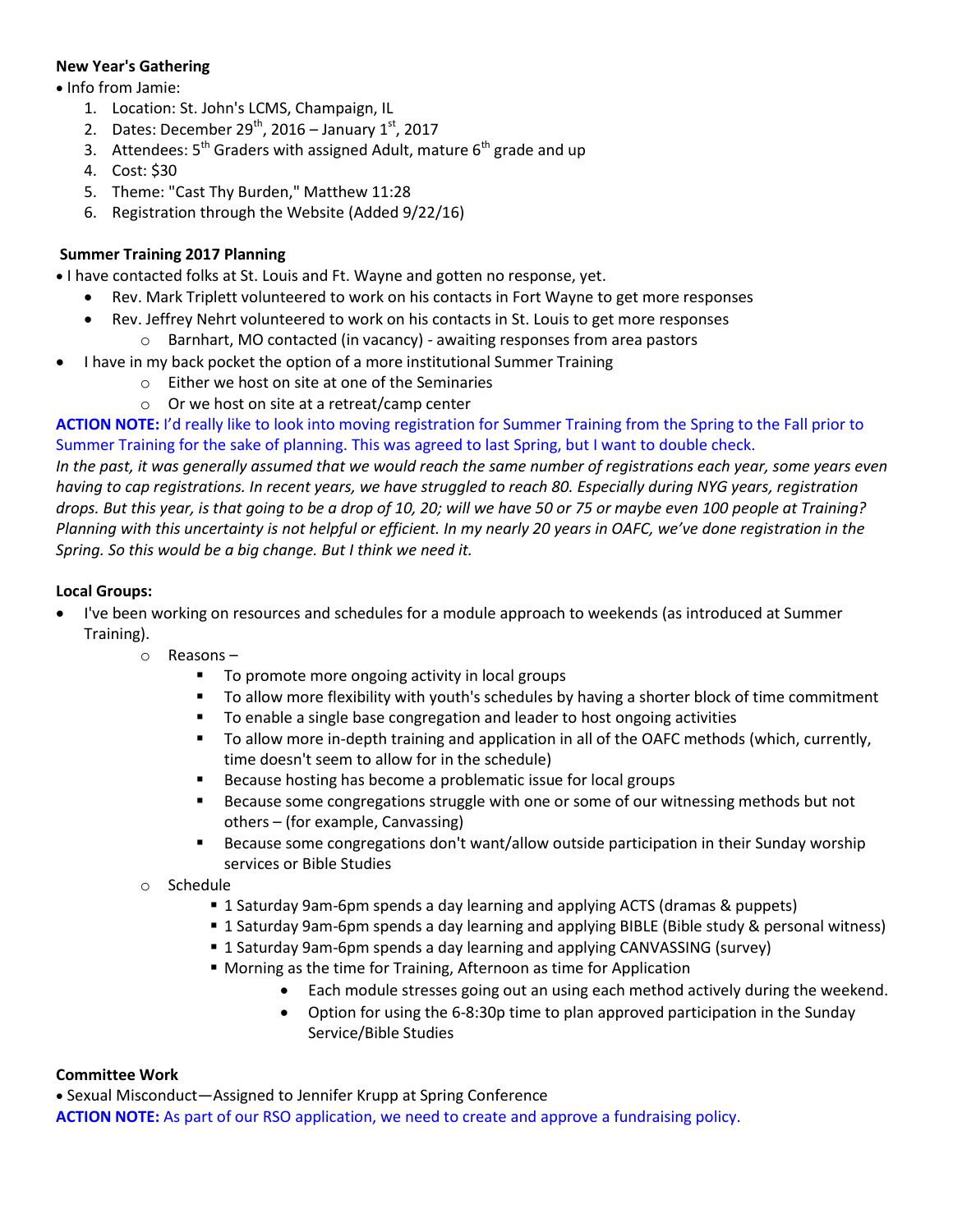## Business Manager's Report – October 1, 2016

Bank Accounts

| <b>DUTIN ACCOUTLS</b>                                 |                                   |  |  |  |  |  |
|-------------------------------------------------------|-----------------------------------|--|--|--|--|--|
| Bradford Nation Bank - checking                       |                                   |  |  |  |  |  |
|                                                       | Balance - (8/31/16) - \$29,350.65 |  |  |  |  |  |
| Church Extension Fund - Savings                       |                                   |  |  |  |  |  |
| Balance - (6/30/16) - \$56,365.20                     |                                   |  |  |  |  |  |
| Cash Flow - Year To Date - 1/1/2016 through 10/1/2016 |                                   |  |  |  |  |  |
| <b>INFLOWS</b>                                        |                                   |  |  |  |  |  |
| 2015 TT                                               |                                   |  |  |  |  |  |
| 2015 TT:Sales<br>140.00                               |                                   |  |  |  |  |  |
| <b>TOTAL 2015 TT</b>                                  | 140.00                            |  |  |  |  |  |
| 2016 Purchase 127.43                                  |                                   |  |  |  |  |  |
| <b>2016 Summer Training</b>                           |                                   |  |  |  |  |  |
| 2016 Summer Training: Offering 1,242.00               |                                   |  |  |  |  |  |
| 2016 Summer Training: Registration                    |                                   |  |  |  |  |  |
| 1,672.53                                              |                                   |  |  |  |  |  |
| 2016 Summer Training: Sales                           | 60.00                             |  |  |  |  |  |
| <b>TOTAL 2016 Summer Training</b>                     | 2,974.53                          |  |  |  |  |  |
| <b>AmazonSmile</b>                                    | 16.70                             |  |  |  |  |  |
| <b>Church Donation</b>                                |                                   |  |  |  |  |  |
| <b>Individual Donation</b>                            | 4,286.64                          |  |  |  |  |  |
| <b>LCMS Foundation</b>                                | 8,865.48                          |  |  |  |  |  |
| <b>Memorial Donation</b>                              | 8,782.07                          |  |  |  |  |  |
|                                                       | 5,140.00                          |  |  |  |  |  |
| Paypal                                                |                                   |  |  |  |  |  |
| Paypal: Individual Donation                           | 5,533.80                          |  |  |  |  |  |
| Paypal: Purchase And Shipping                         | 186.57                            |  |  |  |  |  |
| <b>TOTAL Paypal</b>                                   | 5,720.37                          |  |  |  |  |  |
| <b>Thrivent Choice</b>                                | 2,055.00                          |  |  |  |  |  |
| Vanco                                                 |                                   |  |  |  |  |  |
| Vanco:Individual Donation                             | 700.00                            |  |  |  |  |  |
| <b>TOTAL Vanco</b>                                    | 700.00                            |  |  |  |  |  |
| <b>Weekend Door Offering</b>                          |                                   |  |  |  |  |  |
| Weekend Door Offering: Illinois 418.10                |                                   |  |  |  |  |  |
| <b>Weekend Door Offering: Texas</b>                   | 276.50                            |  |  |  |  |  |
| <b>TOTAL Weekend Door Offering 694.60</b>             |                                   |  |  |  |  |  |
| <b>Zion Lutheran Church</b>                           | 1,476.88                          |  |  |  |  |  |
| <b>TOTAL INFLOWS</b>                                  | 41,179.70                         |  |  |  |  |  |
| <b>OUTFLOWS</b>                                       |                                   |  |  |  |  |  |
| 2016 Director's Salary                                | 10,080.00                         |  |  |  |  |  |
| 2016 ST (Summer Training)                             |                                   |  |  |  |  |  |
| 2016 ST:Food<br>629.84                                |                                   |  |  |  |  |  |
| 2016 ST:Materials<br>766.59                           |                                   |  |  |  |  |  |
| 2016 ST:Shirts 640.00                                 |                                   |  |  |  |  |  |
| 2016 ST:Site<br>250.00                                |                                   |  |  |  |  |  |
| 2016 ST:Speaker<br>500.00                             |                                   |  |  |  |  |  |
| <b>TOTAL 2016 ST</b>                                  | 2,786.43                          |  |  |  |  |  |
|                                                       |                                   |  |  |  |  |  |

| 2016 TT                                       |                                      |  |  |  |  |  |
|-----------------------------------------------|--------------------------------------|--|--|--|--|--|
|                                               | 2016 TT: Exhibition Booth<br>500.00  |  |  |  |  |  |
|                                               | 2016 TT: Expenses At Youth Gathering |  |  |  |  |  |
| 1,755.76                                      |                                      |  |  |  |  |  |
| 2016 TT:Food 222.51                           |                                      |  |  |  |  |  |
| 2016 TT:Gas<br>311.11                         |                                      |  |  |  |  |  |
| 2016 TT:Recreation<br>158.04                  |                                      |  |  |  |  |  |
| 2016 TT: Registration Fees                    | 1,950.00                             |  |  |  |  |  |
| 2016 TT: Rental To Get Van                    | 266.48                               |  |  |  |  |  |
| <b>TOTAL 2016 TT</b>                          | 5,163.90                             |  |  |  |  |  |
| <b>Bank Service Charge</b>                    |                                      |  |  |  |  |  |
| <b>Bank Service Charge: Vanco</b>             | 5.50                                 |  |  |  |  |  |
| <b>TOTAL Bank Service Charge</b>              | 5.50                                 |  |  |  |  |  |
| <b>Business Expense</b>                       |                                      |  |  |  |  |  |
| <b>Business Expense: Corporation Fee</b>      | 10.00                                |  |  |  |  |  |
| Business Expense: GoToMeeting 14.70           |                                      |  |  |  |  |  |
| <b>Business Expense: Mailing Supplies</b>     | 49.00                                |  |  |  |  |  |
| <b>Business Expense: Post Office Box</b>      | 60.00                                |  |  |  |  |  |
| <b>Business Expense: PrinterInk</b>           | 75.00                                |  |  |  |  |  |
| Business Expense: Tax Preparer 32.50          |                                      |  |  |  |  |  |
| <b>Business Expense: Website</b>              | 483.99                               |  |  |  |  |  |
| <b>TOTAL Business Expense</b>                 | 725.19                               |  |  |  |  |  |
| <b>Insurance</b>                              |                                      |  |  |  |  |  |
| Insurance: Church Mutual Van 776.00           |                                      |  |  |  |  |  |
| Insurance: GuideOne<br>1,714.24               |                                      |  |  |  |  |  |
| Insurance: Lutheran Trust                     | 213.00                               |  |  |  |  |  |
| <b>TOTAL Insurance</b>                        | 2,703.24                             |  |  |  |  |  |
| Money Transfer From Checking To LCEF20,000.00 |                                      |  |  |  |  |  |
| <b>Publicity</b>                              |                                      |  |  |  |  |  |
| Publicity: Conference Materials               | 698.45                               |  |  |  |  |  |
| Publicity:Conferences<br>992.92               |                                      |  |  |  |  |  |
| <b>TOTAL Publicity</b>                        | 1,691.37                             |  |  |  |  |  |
| <b>Shipping</b><br>2.33                       |                                      |  |  |  |  |  |
| <b>Team Supplies</b>                          |                                      |  |  |  |  |  |
| <b>Team Supplies: Good News Cards</b>         | 276.80                               |  |  |  |  |  |
| <b>TOTAL Team Supplies</b>                    | 276.80                               |  |  |  |  |  |
|                                               |                                      |  |  |  |  |  |
| <b>TOTAL OUTFLOWS</b><br>43,434.76            |                                      |  |  |  |  |  |
| <b>OVERALL TOTAL</b><br>$-2,255.06$           |                                      |  |  |  |  |  |
| (We transferred \$20,000 to Savings)          |                                      |  |  |  |  |  |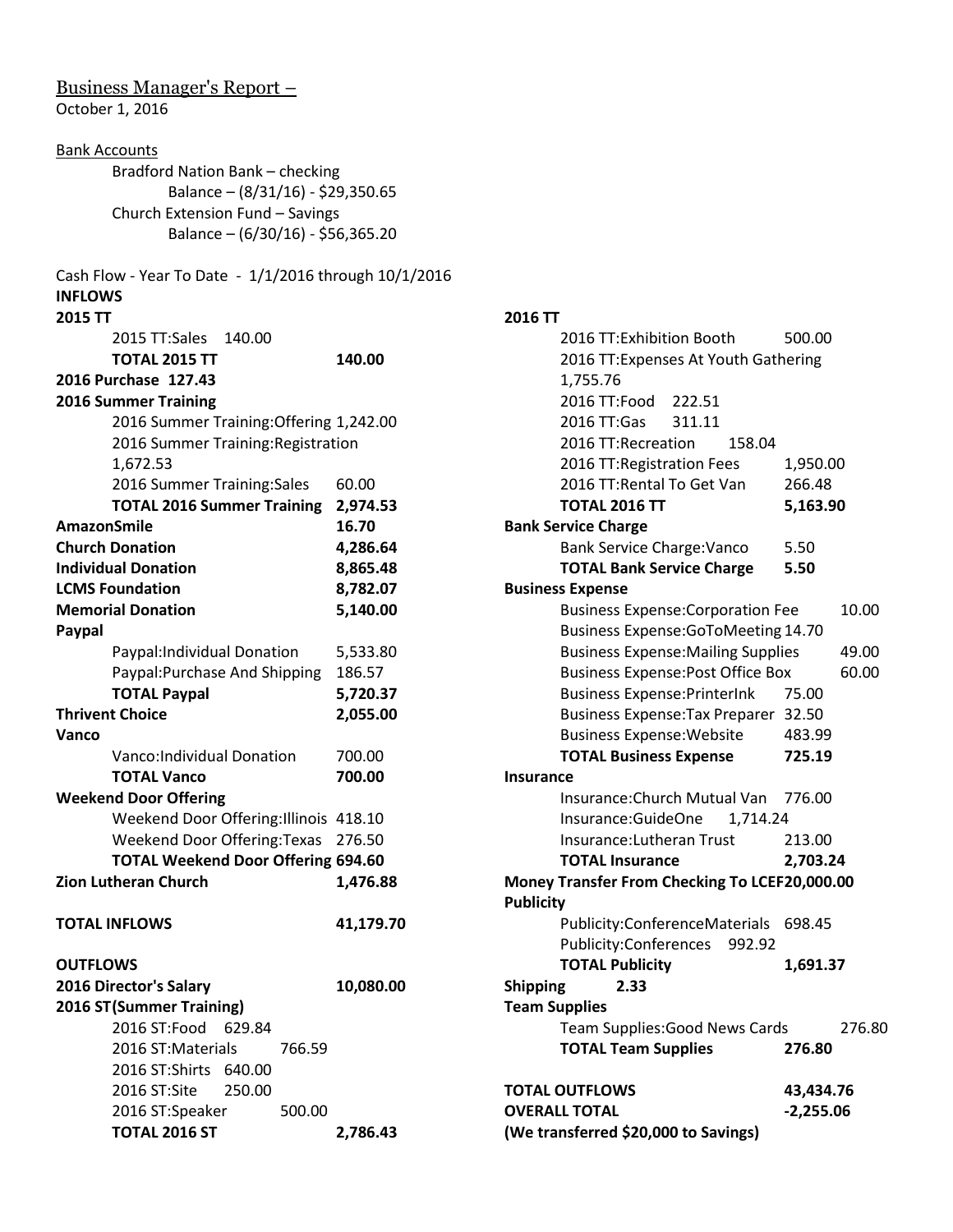# **TOTAL** (Not including \$20,000 transfer to Savings: \$17,744.94)

# **Business:**

Old Business –

- 1. Mongolia Travel Team with Pastor Kirby
	- a. From Pastor Kirby's post to the OAFC facebook group: " We have the go ahead for an international travel team to Ulaan Baatar, Mongolia for VBS/Sports Camp leadership. We can take a team of 10 from OAFC. Dates will be late June 2017, with exact dates still to be determined. Total costs approximately \$2760 per person, to be fundraised. Details in attached PDF. Preference given to those with travel team experience. Contact me for application if interested, kirbypc4@gmail.com Pastor Peter [Kirby"](https://www.facebook.com/kirbypc)
		- i. Update as of 9/27 Costs, etc.
			- 1. Project Costs \$3,500
			- 2. Individual costs for travel appr. \$1,600
			- 3. Individual costs for in-country expenses appr. \$800
			- 4. For the Cambodia team, OAFC covered the Project Costs and offered matching funds for donors from our savings surplus to help defray costs. Pastor Kirby is asking us to at least consider covering the project Costs of \$3,500 for this trip.

**ACTION NOTE:** We need to vote on what support OAFC National Office will supply to the Mongolia Travel Team.

- $\checkmark$  Board approved covering the \$3,500 project costs for the Mongolia Travel Team 2017
- $\checkmark$  Provide matching funds for donations to the general OAFC Mongolia Travel Team fund up to a limit of \$4,000

Report on fundraising activities from Mrs. Nehrt - Joint fundraising & receipts issues.

 $\triangleright$  Local fundraising groups need to better specificy the cause and effect of that which is sent.

New Business –

- 1. Fundraising Policy Options provided as examples from the RSO director of Synod
- $\triangleright$  Option 2:"All fundraising activities of OAFC, if conducted, will be gathered and used in a responsible, good-stewardship manner."
	- i. Followed up by Pastor Tassey and Rebecca w/ Deac. Kranz
	- ii. To form a committee to create a fully fleshed fundraising policy at New Years Mtg.
		- 1. Rev. Ratcliffe volunteers to serve on the Fundraising Policy Committee
- 2. Crier Server switch from Constant Contact to Weebly.
- **>** Passed
- 3. OAFC Ministry Review Pastor Ratcliffe
	- a. Perceived overall focus is the Neighborhood Survey
		- i. Effectiveness?
			- 1. For Youth Are we being effective in Training youth through this?
			- 2. For Churches Are we being effective in Training Churches through this? Should we make this a part if it is lacking?
	- b. Is OAFC about the Training or the Canvassing?
	- c. Can OAFC do training without the Canvassing?
	- i. Tabled until New Years or further
- 4. New Years Board Meeting
	- a. *Considerations: New Years Gathering in Champaign, IL, Dec 29-Jan 1 (Thursday through Sunday)*
	- b. Should we do a video meeting or seek to piggy-back off of the New Years Gathering? i. OAFC Business Mtg Agenda
		- 1. Reports (at least an hour)